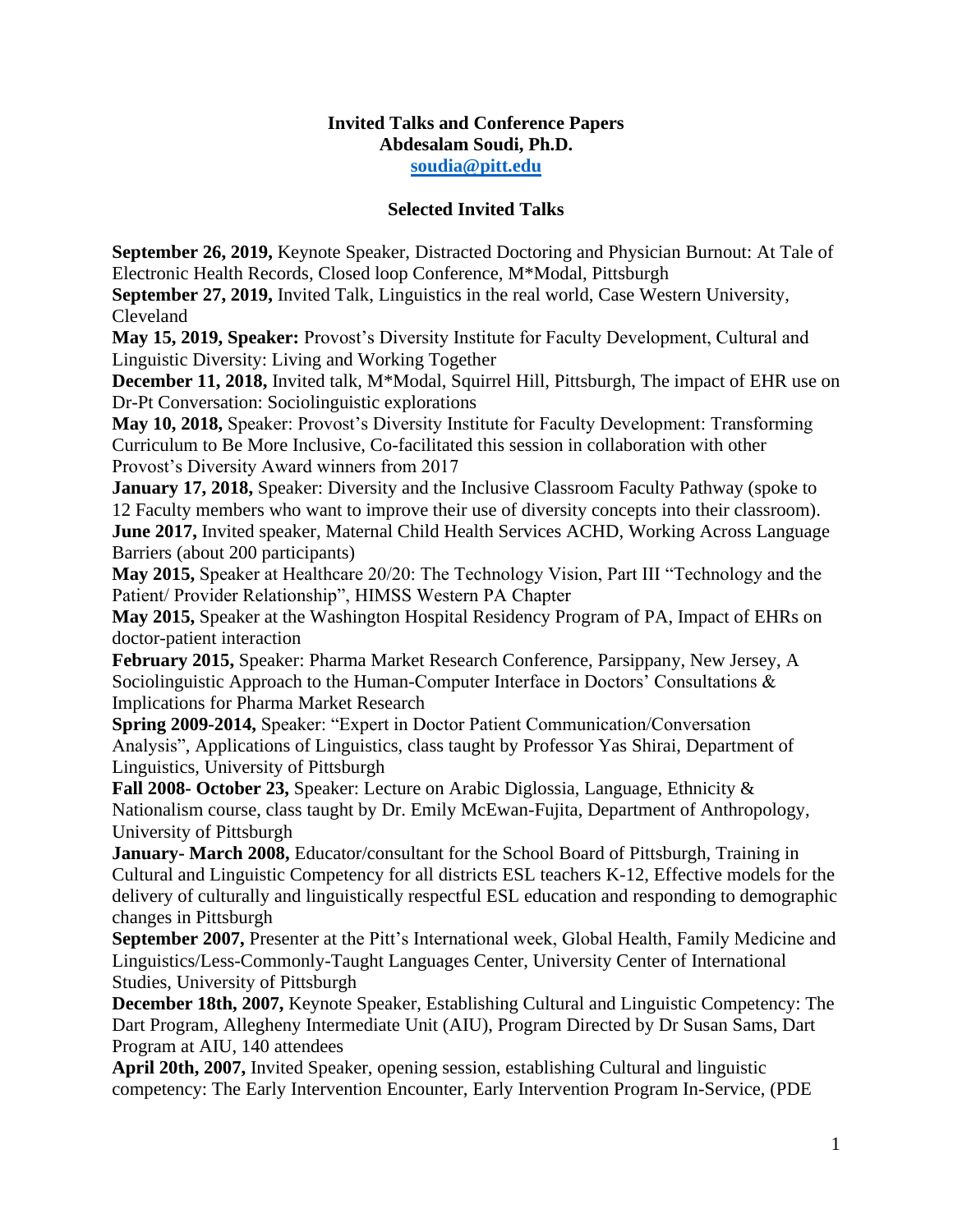Initiative, FAPE in the LRE). Training approved by the Board of Public Education, Legislative meeting of April 2007, 120 attendees

**Soudi, A. (2005),** Expert Speaker; Christy Imaging Seminars Expert Series, ORTHOPEDICS Seminars- a radiographic specialty: The need for Cultural and Linguistic Competence, Pittsburgh

## **Selected Conference papers**

**Soudi, A**. (2017) Competing lines of action: Patient-Doctor-Computer Interaction. Accepted for poster presentation at The Patient, The Practitioner, and The Computer: Holding on the Core of Our Healing Professions in A Time of Technological Change (PPC) Conference. March 17-19, 2017, Providence, Rhode Island.

**Soudi, A**. (2017) Managing competing lines of action in the doctor's office, oral presentation, The 4th Biennial D.C. Health Communication Conference (DCHC) "Patient-Centered Health Communication". George Mason University,

http://dchc.gmu.edu/wpcontent/uploads/2017/02/DCHC-2017-PROGRAM.pdf

Chang, JC., Underwood E., **Soudi A.**, Metze F. (2017) Differences in Patient-Provider Communication in First Obstetric Visits Before and After Implementation of Electronic Medical Records (EMR). Accepted for poster presentation at The Patient, The Practitioner, and The Computer: Holding on the Core of Our Healing Professions in A Time of Technological Change (PPC) Conference. March 17-19, 2017, Providence, Rhode Island.

**Soudi, A**. (2016) placing linguists in the industry, oral presentation, Symposium at the 90th *Annual Meeting* of the Linguistic Society of America, Washington DC January 8-11

**Soudi, A.,** Chang, JC., Sulaiman, S., South-Paul, J. (2015) Conversational closings in the humancomputer interface in doctors' consultations, Paper presented at the International Conference on Communication in Healthcare (ICCH)

Parker, J., Behrens, S., Chaski, C., Tzoukermann, E., **Soudi, A**. (2015) Linguists Working with Related Professions, Symposium at the 89th *Annual Meeting* of the Linguistic Society of America, Portland, January 8-11

Chaski, C., Kang, S.,Walters, K., Baugh, J., Almela, A., **Soudi, A**. (2015) Expertise and Methodology in Forensic Linguistics, Symposium at the 89th *Annual Meeting* of the Linguistic Society of America, January 8-11

**Soudi, A**., Chaski, C., (2015) Cross-Cultural Communication in Forensic Linguistics: Arabic Interviewing, paper presentation at the 89th *Annual Meeting* of the Linguistic Society of America, January 8-11

**Soudi, A**., South-Paul, J. (2014) Producing intercultural discourse in the clinical encounter part 1; Multiple Involvements in the Doctor's Office: The Dynamics of Interpreter-Mediated Medical Interactions, Paper accepted for presentation at 113th Annual Meeting of the American Anthropological Association, Washington DC, December 3-7

**Soudi, A**. (2014) Understanding the impact of Information Technology on Public Health (Poster), Public Health Informatics Conference, Atlanta, Georgia, April 29- May 1

**Soudi, A.** (2014) Linguistic resources for managing multiple involvements in the doctor's office (poster). Georgetown University Round Table on Languages and Linguistics, Usage-based Approaches to Language, Language Learning, & Multilingualism, Georgetown University, Washington, D.C. March 14-16

**Soudi, A.,** South-Paul, J., Hasek, L. (2012) Delicate matters in the exam room

(paper). Pragmatics Festival, Indiana University, Bloomington, Indiana, April 19-21

**Soudi, A**., Mauk, C. (2012) 3D Second Life Communities: Teaching real languages in virtual lands (paper), 15th NCOLCTL Conference & 14th ALTA Conference, Madison, WI, April 26-29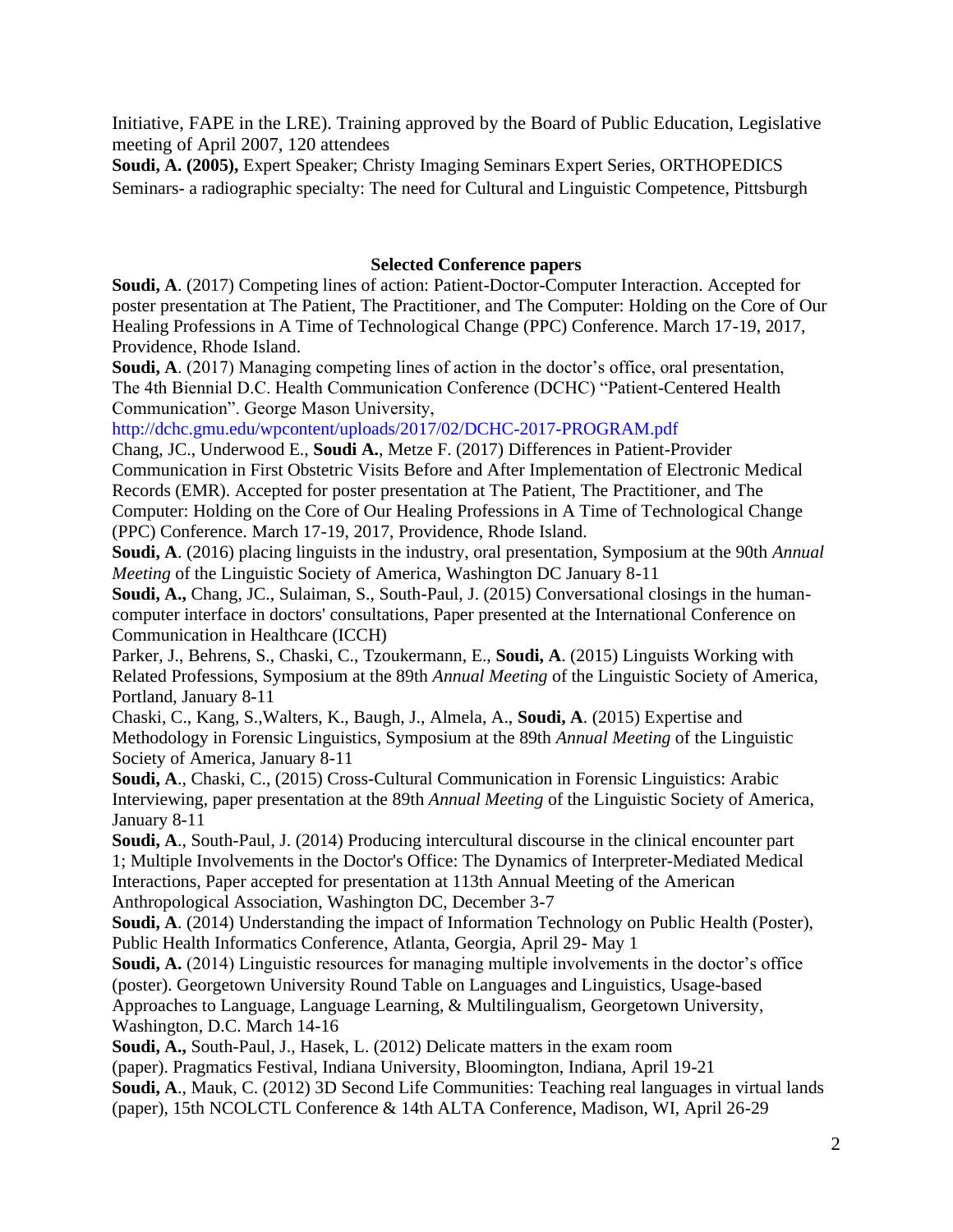**Soudi, A.** (2011) The human-computer interface in physicians' primary care consultations (poster), NSF-Funded Social Computational Systems (SoCS) Doctoral Symposium, "Building socially intelligent systems", Minneapolis, June 9-11

Soudi, A. (2011) Human-Computer Interaction in Doctors' Consultation (poster), 1st biennial D. C. Health Communication Conference (the DCHC), Designing for Health, George Mason University, Fairfax, VA, USA, April 29-May 1

Soudi, A. (2010) The dynamics of medical interviewing in the triadic relationship between doctor, patient and computer (poster), the International Conference on Conversation Analysis, Multimodal Interaction, Mannheim University, Germany, ICAA-10, July 4-8

Parker, J., Behrens, S., Chaski, C., Tzoukermann, E., **Soudi, A**. (2015) Linguists Working with Related Professions, Symposium at the 89th *Annual Meeting* of the Linguistic Society of America, Portland, January 8-11

Chaski, C., Kang, S.,Walters, K., Baugh, J., Almela, A., **Soudi, A**. (2015) Expertise and Methodology in Forensic Linguistics, Symposium at the 89th *Annual Meeting* of the Linguistic Society of America, January 8-11

**Soudi, A**., Chaski, C., (2015) Cross-Cultural Communication in Forensic Linguistics: Arabic Interviewing, paper presentation at the 89th *Annual Meeting* of the Linguistic Society of America, January 8-11

**Soudi, A**., South-Paul, J. (2014) Producing intercultural discourse in the clinical encounter part 1; Multiple Involvements in the Doctor's Office: The Dynamics of Interpreter-Mediated Medical Interactions, Paper accepted for presentation at 113th Annual Meeting of the American Anthropological Association, Washington DC, December 3-7

**Soudi, A**. (2014) Understanding the impact of Information Technology on Public Health (Poster), Public Health Informatics Conference, Atlanta, Georgia, April 29- May 1

**Soudi, A.** (2014) Linguistic resources for managing multiple involvements in the doctor's office (poster). Georgetown University Round Table on Languages and Linguistics, Usage-based Approaches to Language, Language Learning, & Multilingualism, Georgetown University, Washington, D.C. March 14-16

**Soudi, A.,** South-Paul, J., Hasek, L. (2012) Delicate matters in the exam room

(paper). Pragmatics Festival, Indiana University, Bloomington, Indiana, April 19-21 **Soudi, A**., Mauk, C. (2012) 3D Second Life Communities: Teaching real languages in virtual lands

(paper), 15th NCOLCTL Conference & 14th ALTA Conference, Madison, WI, April 26-29 **Soudi, A.** (2011) The human-computer interface in physicians' primary care consultations (poster),

NSF-Funded Social Computational Systems (SoCS) Doctoral Symposium, "Building socially intelligent systems", Minneapolis, June 9-11

**Soudi, A.** (2011) Human-Computer Interaction in Doctors' Consultation (poster), 1st biennial D. C. Health Communication Conference (the DCHC), Designing for Health, George Mason University, Fairfax, VA, USA, April 29-May 1

**Soudi, A.** (2010) The dynamics of medical interviewing in the triadic relationship between doctor, patient and computer (poster), the International Conference on Conversation Analysis, Multimodal Interaction, Mannheim University, Germany, ICAA-10, July 4-8

Soudi, A. (2010) Turn-taking and Repair in Language Classrooms (Conference Paper), the 13th NCOLCTL Conference and 14t ALTA Conference, UW-Madison, WI, April 22-25

**Soudi, A.** (2009) Pursuing acquiescence: Doctors' use of *alright* to secure patients' alignment (paper), CLASP II, Conference on Culture, Language and Social Practice, University of Colorado at Boulder, Oct 2-4

**Soudi, A**. (2008) Sequential Organization of Adult Medical Closings (Conference paper), the Fourteenth Annual Conference on Language, Interaction, and Culture, University of California at Los Angeles, May 22-24